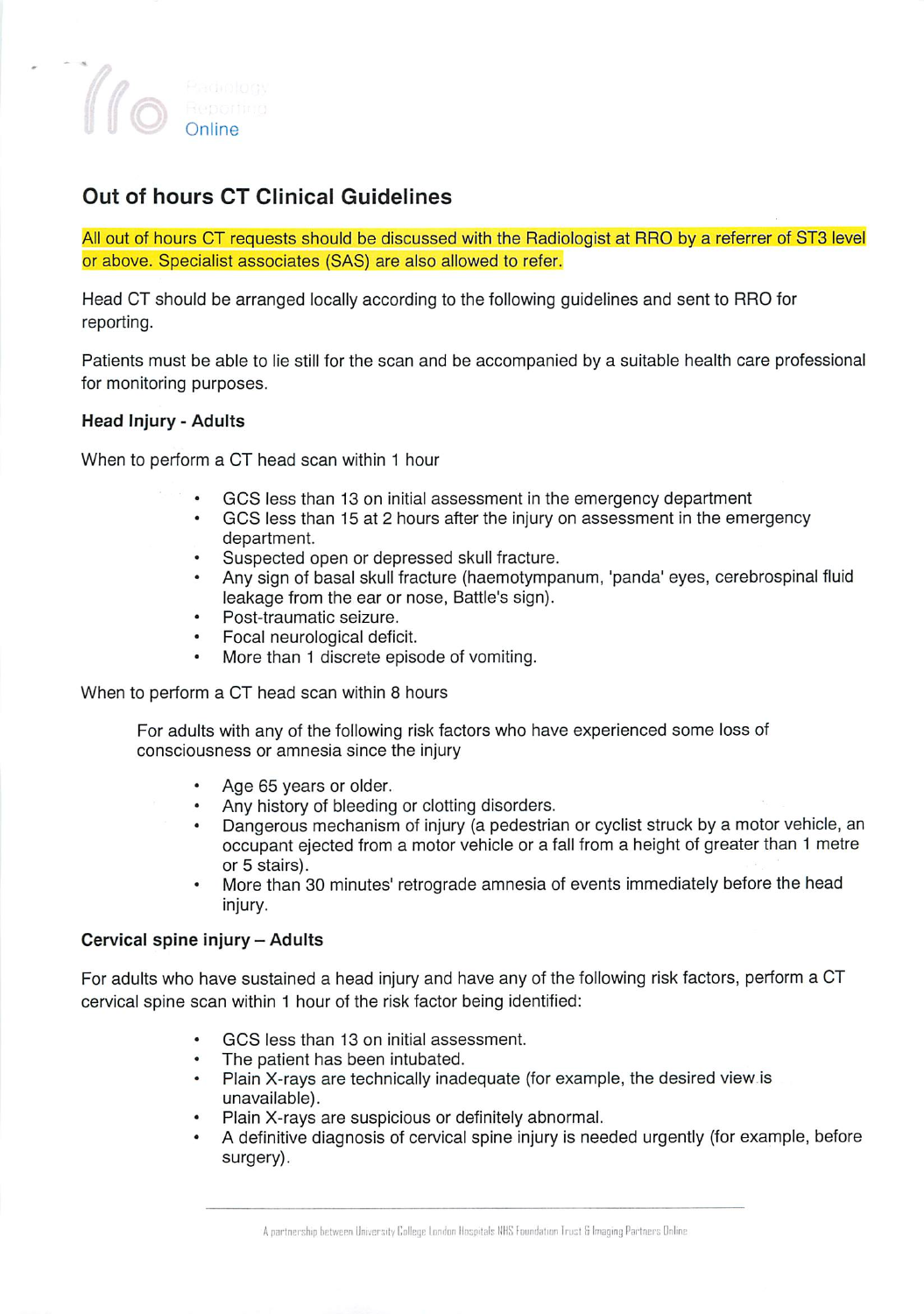- The patient is having other body areas scanned for head injury or multi-region  $\bullet$ trauma.
- The patient is alert and stable, there is clinical suspicion of cervical spine injury and any of the following apply: age 65 years or older
- dangerous mechanism of injury (fall from a height of greater than 1 metre or 5 stairs; axial load to the head, for example, diving; high-speed motor vehicle collision; rollover motor accident; ejection from a motor vehicle; accident involving motorised recreational vehicles; bicycle collision)
- focal peripheral neurological deficit
- paraesthesia in the upper or iower limbs.

## *Stroke*

Brain imaging should be performed immediately for people with acute stroke if any of the following apply:

- indications for thrombolysis or early anticoagulation treatment
- on anticoagulant treatment
- a known bleeding tendency
- a depressed level of consciousness (Glasgow Coma Score below 13)
- unexplained progressive or fluctuating symptoms
- papilloedema, neck stiffness or fever
- severe headache at onset of stroke symptoms.

In other circumstances head CT can be performed the next day.

CT is NOT indicated for transient ischaemic attack.

### Fits

Indicated out of hours if:

- Status epilepticus not responding to medical treatment
- Persistent focal neurological signs

### *? Subarachnoid haemorrhage*

CT indicated SAH is not excluded. If CT is negative, a lumbar puncture should be performed.

### ? *Meningitis*

- Impaired consciousness
- Focal neurological signs
- **Fits**

In other cases lumbar puncture can be performed without a CT scan